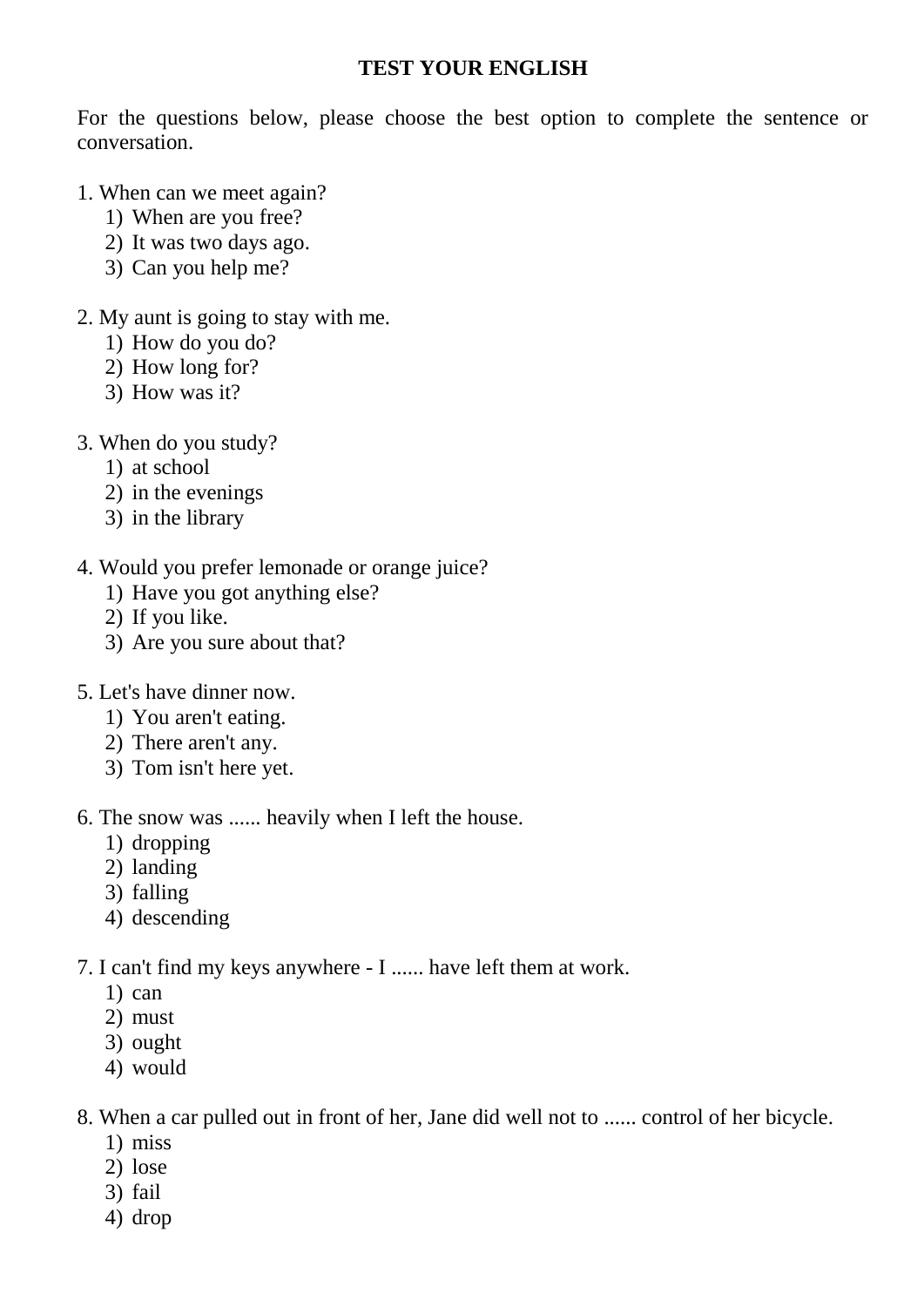- 9. According to Richard's ...... the train leaves at 7 o'clock.
	- 1) opinion
	- 2) advice
	- 3) knowledge
	- 4) information

10. When you stay in a country for some time you get used to the people's ...... of life.

- 1) habit
- 2) custom
- 3) way
- 4) system

11. The builders are ...... good progress with the new house.

- 1) getting
- 2) doing
- 3) making
- 4) taking

12. She is now taking a more positive ...... to her studies and should do well.

- 1) attitude
- 2) behavior
- 3) manner
- 4) style

13. My father ...... his new car for two weeks now.

- 1) has had
- 2) has
- 3) is having
- 4) had

14. What differences are there ...... the English spoken in the UK and the English spoken in the US?

- 1) among
- 2) between
- 3) beside
- 4) with

15. At 6 p.m. I started to get angry with him because he was late ......

- 1) as usual.
- 2) in general.
- 3) typically.
- 4) usually.

16. ...... you get your father's permission, I'll take you skiing next weekend.

- 1) Although
- 2) Provided
- 3) As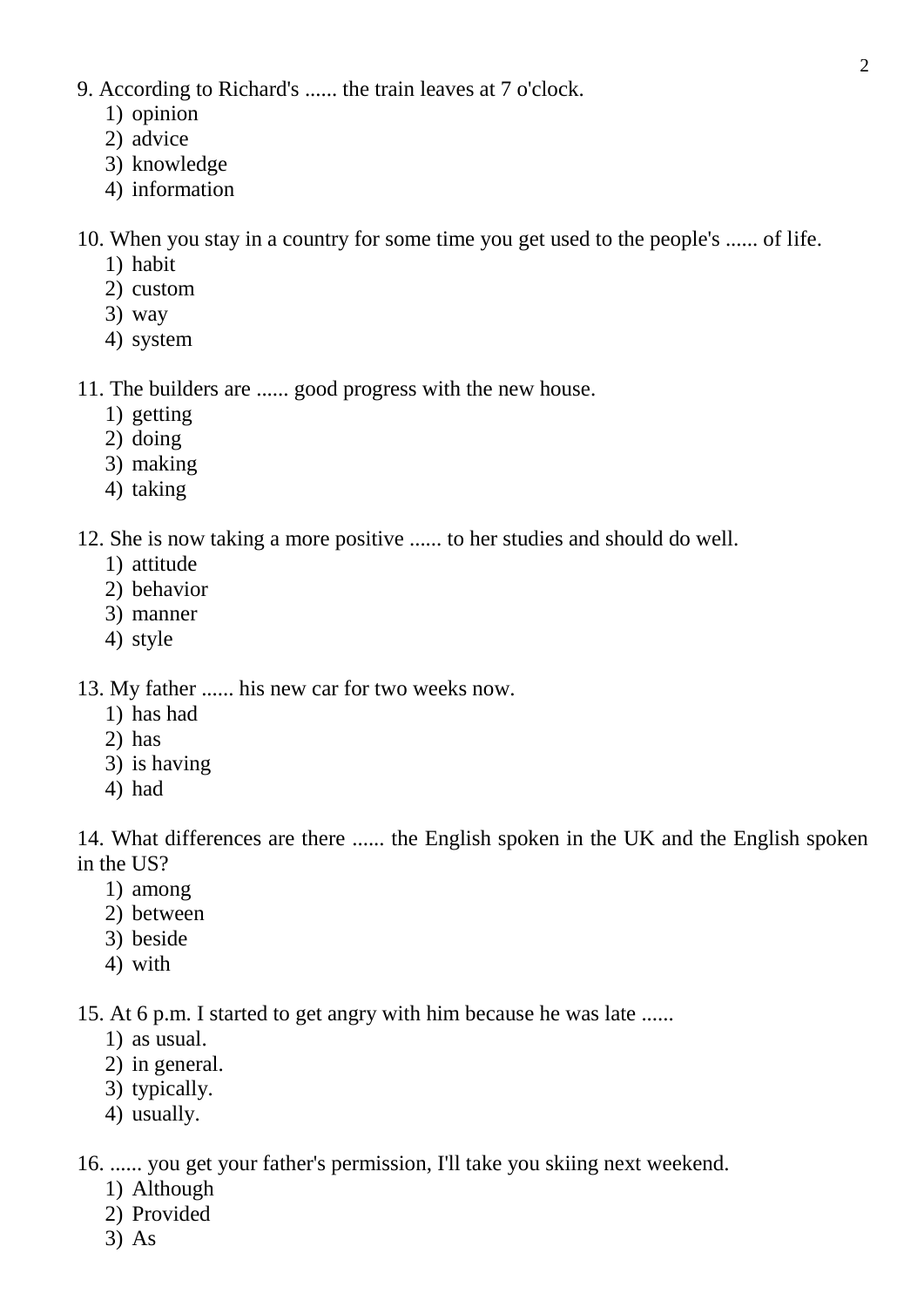4) Unless

## 17. A local company has agreed to ...... the school team with football shirts.

- 1) contribute
- 2) supply
- 3) give
- 4) produce

18. I really enjoy stories that are ...... in the distant future.

- 1) found
- 2) set
- 3) put
- 4) placed

19. That old saucepan will come in ...... when we go camping.

- 1) convenient
- 2) fitting
- 3) handy
- 4) suitable

20. Anyone ...... after the start of the play is not allowed in until the interval.

- 1) arrives
- 2) has arrived
- 3) arriving
- 4) arrived

21. I didn't ...... driving home in the storm so I stayed overnight in a hotel.

- 1) fancy
- 2) desire
- 3) prefer
- 4) want

22. The judge said that those prepared to...... in crime must be ready to suffer the consequences.

- 1) involve
- 2) engage
- 3) undertake
- 4) enlist

23. Marianne seemed to take ...... at my comments on her work.

- 1) annoyance
- 2) insult
- 3) offence
- 4) indignation
- 24. You should not have a dog if you are not ...... to look after it.
	- 1) prepared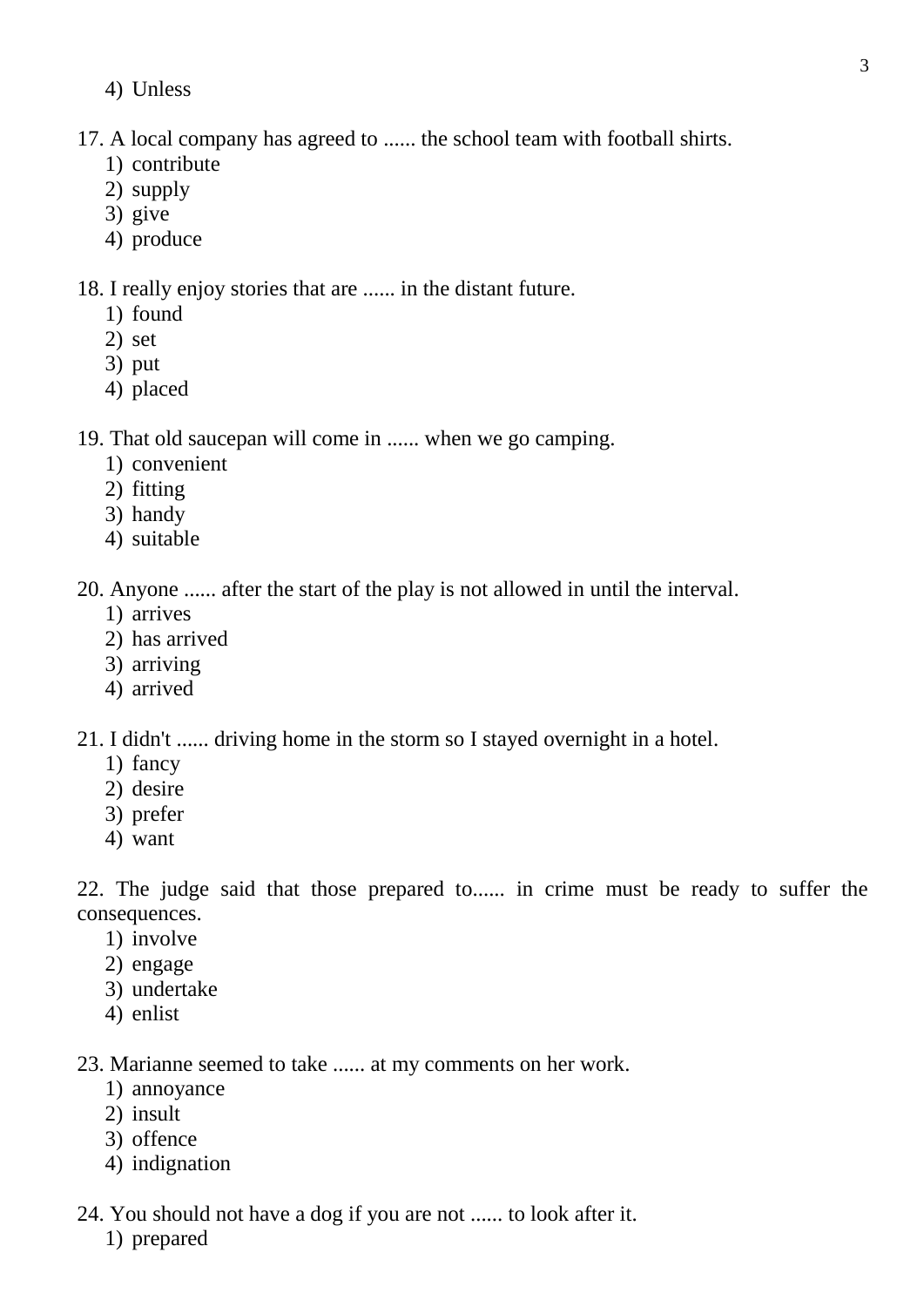- 2) adapted
- 3) arranged
- 4) decided

## 25. The farmhouse was so isolated that they had to generate their own electricity ......

- 1) current.
- 2) supply.
- 3) grid.
- 4) power.

### 26. He was so tired that he ... asleep in the chair.

- 1) fell
- 2) felt
- 3) went
- 4) became
- 5) lost

# 27. Before we start the lesson, I`d like to ... what we did yesterday.

- 1) run along
- 2) run through
- 3) run up
- 4) run into
- 5) run across

28. ... experience of working in an office environment is essential for this job.

- 1) Earlier
- 2) Initial
- 3) First
- 4) Previous
- 5) Last

29. The company has had a bad year and will therefore not be ... any new workers.

- 1) taking to
- 2) taking up
- 3) taking after
- 4) taking off
- 5) taking on

30. I'm not sure ... the green coat is.

- 1) whom
- 2) whose
- 3) who
- 4) who's
- 5) which